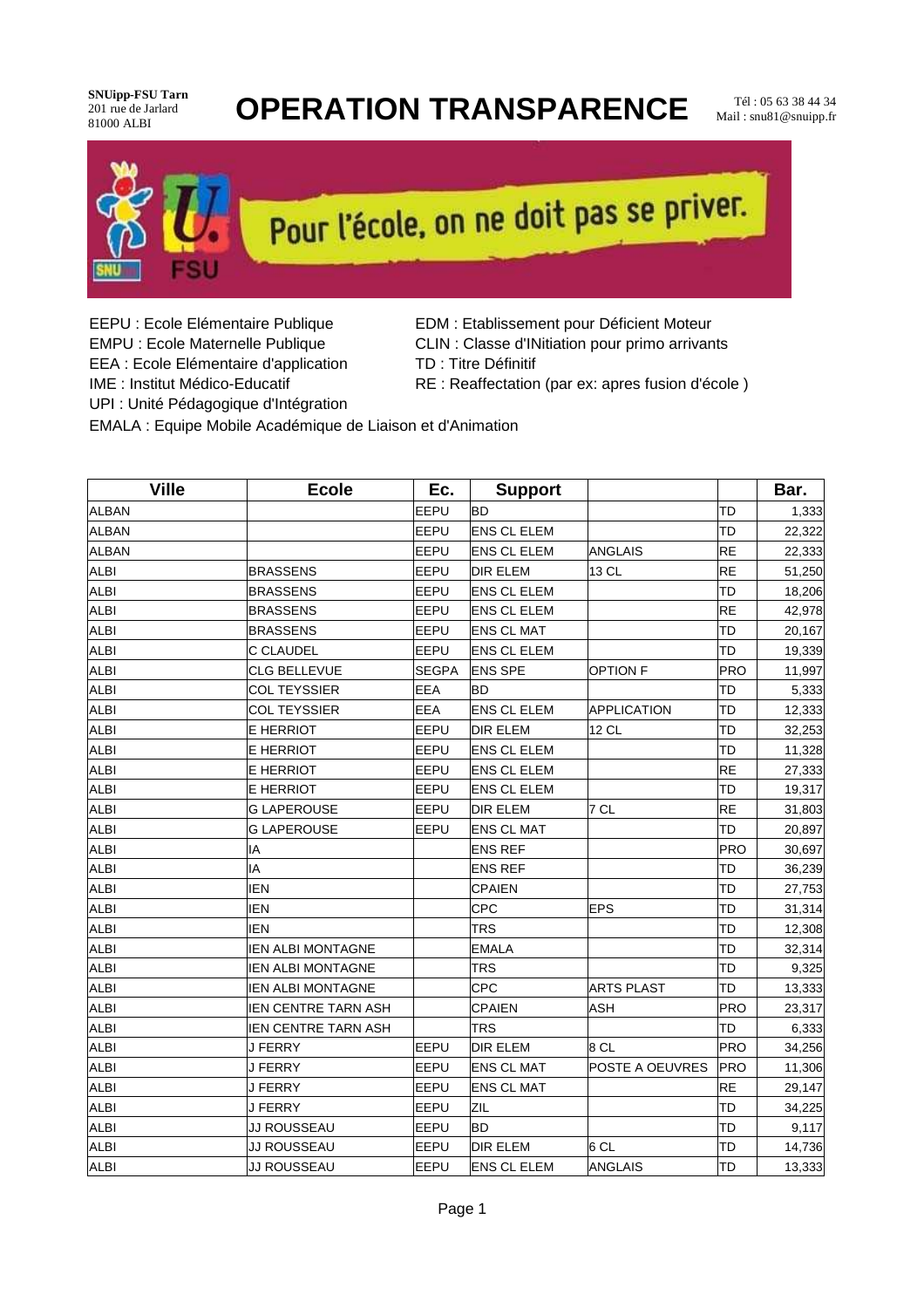#### **SNUipp-FSU Tarn** 201 rue de Jarlard

## **OPERATION TRANSPARENCE**

| <b>ALBI</b>             | L FIEU             | EEPU        | BD                 |                 | TD         | 6,331  |
|-------------------------|--------------------|-------------|--------------------|-----------------|------------|--------|
| <b>ALBI</b>             | L FIEU             | EEPU        | <b>DIR ELEM</b>    | 7 CL            | TD         | 23,583 |
| <b>ALBI</b>             | L FIEU             | EEPU        | ENS CL ELEM        | ANGLAIS         | TD         | 7,833  |
| <b>ALBI</b>             | L FIEU             | EEPU        | ENS CL ELEM        |                 | TD         | 19,333 |
| <b>ALBI</b>             | LA VISCOSE         | EEPU        | <b>ENS CL ELEM</b> | POSTE A OEUVRES | PRO        | 6,333  |
| <b>ALBI</b>             | LA VISCOSE         | EEPU        | <b>ENS CL MAT</b>  | POSTE A OEUVRES | PRO        | 9,333  |
| <b>ALBI</b>             | LE CHEMIN          | <b>IME</b>  | <b>ENS SPE</b>     | option d        | PRO        | 9,333  |
| <b>ALBI</b>             | <b>MDPH</b>        |             |                    |                 | TD         | 26,228 |
| <b>ALBI</b>             | <b>RAYSSAC</b>     | EEPU        | IENS CLIS AUD      | <b>OPTION A</b> | <b>PRO</b> | 27,219 |
| <b>ALBI</b>             | <b>RAYSSAC</b>     | <b>EMPU</b> | BD                 |                 | TD         | 9,083  |
| ALBI                    | <b>RAYSSAC</b>     | <b>EMPU</b> | ENS CL MAT         | POSTE A OEUVRES | PRO        | 10,333 |
| <b>ALBI</b>             | <b>ROCHEGUDE</b>   | EEPU        | ENS CL ELEM        | ANGLAIS         | TD         | 10,333 |
| <b>ALBI</b>             | <b>ROCHEGUDE</b>   | EEPU        | <b>ENS CL ELEM</b> | <b>OCCITAN</b>  | TD         | 28,250 |
| <b>ALBI</b>             | <b>ROCHEGUDE</b>   | EEPU        | ENS CL MAT         | <b>OCCITAN</b>  | TD         | 3,333  |
| ALBI                    | <b>ROCHEGUDE</b>   | EEPU        | <b>ENS CLIS</b>    | <b>OPTION D</b> | <b>PRO</b> | 15,333 |
| <b>ALBI</b>             | <b>ROCHEGUDE</b>   | EEPU        | ZIL.               |                 | TD         | 25,703 |
| <b>ALBI</b>             | <b>ST EXUPERY</b>  | EEPU        | ENS SPE            | OPTION G        | PRO        | 17,333 |
| <b>AMBIALET</b>         |                    | EEPU        | <b>DIR ELEM</b>    | 2 CL            | TD         | 16,333 |
| <b>AMBIALET</b>         |                    | EEPU        | <b>ENS CL ELEM</b> |                 | TD         | 10,328 |
| ANDOUQUE                |                    | EEPU        | DIR CL UNIQUE      |                 | TD         | 11,033 |
| <b>ARTHES</b>           |                    | EEPU        | DIR ELEM           | 5 CL            | TD         | 12,550 |
| <b>ARTHES</b>           |                    | EEPU        | <b>ENS CL ELEM</b> |                 | TD         | 19,292 |
| <b>ARTHES</b>           |                    | EEPU        | PSY                |                 | TD         | 27,283 |
| <b>ARTHES</b>           |                    | <b>EMPU</b> | <b>ENS CL MAT</b>  | POSTE A OEUVRES | PRO        | 6,333  |
| <b>AUSSILLON</b>        | <b>BONNECOUSSE</b> | EEPU        | ENS CL ELEM        | <b>ANGLAIS</b>  | TD         | 11,322 |
| AUSSILLON               | J FERRY            | EEPU        | ENS CL ELEM        |                 | TD         | 2,333  |
| AUSSILLON               | J FERRY            | EEPU        | ENS CL MAT         |                 | TD         | 9,072  |
| <b>AUSSILLON</b>        | <b>LES AUQUES</b>  | EEPU        | <b>ENS SPE</b>     | <b>OPTION E</b> | <b>PRO</b> | 17,322 |
| BELLEGARDE              |                    | EEPU        | DIR ELEM           | $2$ CL          | PRO        | 4,333  |
| BELLEGARDE              |                    | EEPU        | ENS CL ELEM        |                 | TD         | 20,250 |
| <b>BLAN</b>             |                    | EEPU        | <b>ENS CL ELEM</b> |                 | TD         | 10,333 |
| <b>BLAYE LES MINES</b>  | A MALROUX          | EEPU        | <b>ENS CL MAT</b>  | POSTE A OEUVRES | PRO        | 6,333  |
| BOUT DU PONT DE L'ARN   |                    | EEPU        | ENS CL ELEM        |                 | RE         | 23,333 |
| <b>BRENS</b>            |                    | EEPU        | <b>ENS CL ELEM</b> | POSTE A OEUVRES | PRO        | 9,331  |
| <b>BRENS</b>            |                    | EEPU        | <b>ENS CL MAT</b>  |                 | TD         | 20,000 |
| <b>BRENS</b>            |                    | EEPU        | ZIL                |                 | TD         | 11,333 |
| <b>BRIATEXTE</b>        |                    | EEPU        | <b>ENS CL ELEM</b> |                 | TD         | 10,333 |
| <b>BROUSSE</b>          |                    | EEPU        | <b>DIR ELEM</b>    | $2$ CL          | PRO        | 3,333  |
| <b>BURLATS</b>          | LAFONTASSE         | EEPU        | <b>DIR ELEM</b>    | 3 CL            | PRO        | 20,150 |
| <b>BURLATS</b>          | VIGNALS            | EEPU        | <b>ENS CL MAT</b>  |                 | TD         | 21,172 |
| <b>BUSQUE</b>           |                    | EEPU        | <b>ENS CL ELEM</b> |                 | TD         | 11,222 |
| <b>CAGNAC LES MINES</b> | <b>J JAURES</b>    | EEPU        | <b>ENS CL ELEM</b> | <b>ANGLAIS</b>  | TD         | 7,822  |
| <b>CAGNAC LES MINES</b> | <b>JEAN JAURES</b> | <b>EMPU</b> | <b>ENS CL MAT</b>  | POSTE A OEUVRES | PRO        | 18,683 |
| <b>CAHUZAC SUR VERE</b> |                    | EEPU        | DIR ELEM           | 5 CL            | TD         | 9,333  |
| <b>CAHUZAC SUR VERE</b> |                    | EEPU        | <b>ENS CL ELEM</b> |                 | TD         | 17,125 |
| <b>CAHUZAC SUR VERE</b> |                    | EEPU        | <b>ENS CL ELEM</b> | <b>ALLEMAND</b> | TD         | 3,231  |
| <b>CAHUZAC SUR VERE</b> |                    | EEPU        | <b>ZIL</b>         |                 | TD         | 30,219 |
| CAMBON D'ALBI           |                    | EEPU        | <b>ENS CL ELEM</b> | POSTE A OEUVRES | PRO        | 3,333  |
| <b>CARBES</b>           |                    | EEPU        | DIR CL UNIQUE      |                 | TD         | 12,333 |
| <b>CARMAUX</b>          | <b>J JAURES</b>    | EEPU        | <b>ENS CL ELEM</b> |                 | TD         | 21,967 |
| <b>CARMAUX</b>          | <b>J MOULIN</b>    | <b>EMPU</b> | <b>DIR MAT</b>     | 3 CL            | TD         | 12,333 |
| CARMAUX                 | <b>J MOULIN</b>    | <b>EMPU</b> | <b>ENS CL MAT</b>  |                 | RE         | 36,319 |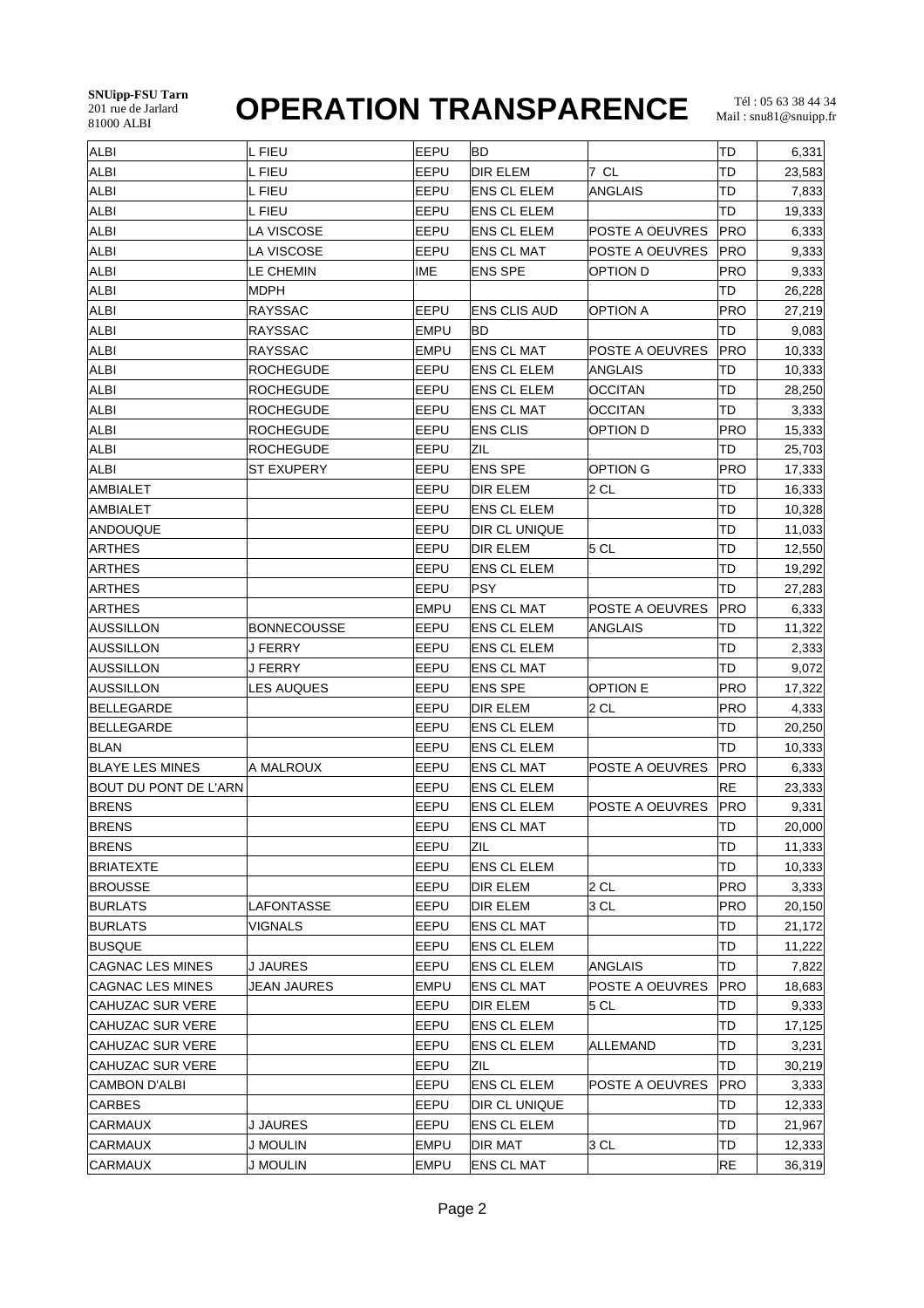| <b>CARMAUX</b>     | <b>JB CALVIGNAC</b>  | EEPU         | BD                 |                 | TD         | 4,333  |
|--------------------|----------------------|--------------|--------------------|-----------------|------------|--------|
| <b>CARMAUX</b>     | JEAN JAURES          | <b>EMPU</b>  | <b>ENS CL MAT</b>  |                 | TD         | 31,275 |
| CASTELNAU DE MONT. |                      | EEPU         | <b>BD</b>          |                 | TD         | 5,333  |
| <b>CASTRES</b>     | <b>AILLOT</b>        | EEPU         | ZIL                |                 | TD         | 19,278 |
| <b>CASTRES</b>     | <b>AILLOT</b>        | EEPU         | <b>DIR ELEM</b>    | 5 <sub>CL</sub> | RE         | 26,333 |
| <b>CASTRES</b>     | ALBINQUE             | EEPU         | <b>ENS CL ELEM</b> | ANGLAIS         | TD         | 9,333  |
| <b>CASTRES</b>     | ALBINQUE             | EEPU         | <b>ENS CL ELEM</b> | ANGLAIS         | TD         | 16,333 |
| <b>CASTRES</b>     | ALBINQUE             | EEPU         | <b>ENS CL ELEM</b> |                 | TD         | 33,761 |
| <b>CASTRES</b>     | <b>ALBINQUE</b>      | EEPU         | <b>ENS SPE</b>     | OPTION E        | PRO        | 18,278 |
| <b>CASTRES</b>     | <b>ALBINQUE</b>      | EMPU         | <b>ENS CL MAT</b>  |                 | TD         | 30,844 |
| <b>CASTRES</b>     | <b>ALBINQUE</b>      | <b>EMPU</b>  | <b>ENS CL MAT</b>  |                 | TD         | 28,806 |
| CASTRES            | ALBINQUE             | <b>EMPU</b>  | ENS CL MAT         | POSTE A OEUVRES | PRO        | 3,333  |
| <b>CASTRES</b>     | <b>BISSEOUS</b>      | EEPU         | DIR ELEM           | 4 CL            | PRO        | 11,264 |
| CASTRES            | <b>BISSEOUS</b>      | EEPU         | <b>ENS SPE</b>     | <b>OPTION E</b> | PRO        | 15,328 |
| <b>CASTRES</b>     | CENTRE               | EEPU         | <b>ENS CLIS</b>    | OPTION D        | PRO        | 19,942 |
| <b>CASTRES</b>     | <b>CLG J MONNET</b>  | <b>SEGPA</b> | <b>ENS SPE</b>     | <b>OPTION F</b> | PRO        | 29,919 |
| <b>CASTRES</b>     | <b>CLG J MONNET</b>  | UPI          | <b>ENS SPE</b>     | OPTION D        | PRO        | 6,333  |
| <b>CASTRES</b>     | <b>EDM LARDAILLE</b> | <b>EDM</b>   | DIR SPE            | 2-4 CL          | PRO        | 16,333 |
| <b>CASTRES</b>     | IEN                  |              | TRS                |                 | TD         | 18,333 |
| CASTRES            | J PREVERT            | <b>EMPU</b>  | <b>ENS CL MAT</b>  |                 | RE         | 19,333 |
| <b>CASTRES</b>     | L DAVID              | EEPU         | <b>ENS CL ELEM</b> | POSTE A œuvres  | <b>PRO</b> | 5,333  |
| <b>CASTRES</b>     | L DAVID              | EEPU         | <b>ENS CL MAT</b>  |                 | TD         | 11,292 |
| <b>CASTRES</b>     | LA PAUSE             | EEPU         | <b>ENS CL ELEM</b> | POSTE A OEUVRES | PRO        | 5,333  |
| <b>CASTRES</b>     | LA PAUSE             | EEPU         | <b>ENS CL ELEM</b> |                 | TD         | 29,992 |
| <b>CASTRES</b>     | LA PAUSE             | EEPU         | <b>ENS CL ELEM</b> | POSTE A OEUVRES | PRO        | 11,933 |
| <b>CASTRES</b>     | LADEN                | EEPU         | DIR ELEM           | 11 CL           | TD         | 36,300 |
| <b>CASTRES</b>     | LADEN                | EEPU         | <b>ENS CL ELEM</b> |                 | TD         | 21,889 |
| <b>CASTRES</b>     | LADEN                | EEPU         | <b>ENS CL ELEM</b> |                 | RE         | 18,333 |
| CASTRES            | LADEN                | EEPU         | <b>ENS CL MAT</b>  |                 | TD         | 14,317 |
| <b>CASTRES</b>     | LADEN                | EEPU         | <b>ENS CLIS</b>    | OPTIONS D       | PRO        | 19,333 |
| <b>CASTRES</b>     | LADEN                | EEPU         | <b>ENS SPE</b>     | <b>OPTION E</b> | RE         | 31,144 |
| <b>CASTRES</b>     | LADEN                | EEPU         | <b>ENS CLIN</b>    |                 | TD         | 11,111 |
| <b>CASTRES</b>     | LAMBERT              | EEPU         | BD                 |                 | TD         | 0,333  |
| <b>CASTRES</b>     | LAMBERT              | EEPU         | <b>ENS CL ELEM</b> | POSTE A OEUVRES | PRO        | 6,328  |
| <b>CASTRES</b>     | LAMBERT              | EEPU         | <b>ENS CL ELEM</b> | ANGLAIS         | TD         | 17,333 |
| <b>CASTRES</b>     | <b>M CURIE</b>       | <b>EMPU</b>  | <b>ENS CL MAT</b>  |                 | TD         | 20,564 |
| CASTRES            | <b>ROULANDOU</b>     | <b>EMPU</b>  | BD                 |                 | TD         | 3,333  |
| CASTRES            | VILLEGOUDOU          | <b>EMPU</b>  | <b>ENS CL MAT</b>  | POSTE A OEUVRES | PRO        | 11,325 |
| <b>CASTRES</b>     | VILLEGOUDOU          | <b>EMPU</b>  | <b>ENS CL MAT</b>  |                 | TD         | 12,819 |
| <b>COUFFOULEUX</b> |                      | EEPU         | <b>ENS CL ELEM</b> |                 | TD         | 13,833 |
| <b>COUFFOULEUX</b> |                      | EEPU         | <b>ENS CL ELEM</b> |                 | TD         | 20,292 |
| <b>COUFFOULEUX</b> |                      | EEPU         | <b>ENS CL ELEM</b> | <b>ESPAGNOL</b> | TD         | 8,225  |
| <b>COUFFOULEUX</b> |                      | EEPU         | <b>ENS CL ELEM</b> |                 | TD         | 13,672 |
| <b>COUFFOULEUX</b> |                      | <b>EMPU</b>  | <b>ENS CL MAT</b>  |                 | RE         | 39,333 |
| <b>COUFFOULEUX</b> |                      | <b>EMPU</b>  | <b>ENS CL MAT</b>  |                 | TD         | 34,481 |
| <b>CUQ TOULZA</b>  |                      | EEPU         | BD                 |                 | TD         | 6,000  |
| <b>CUQ TOULZA</b>  |                      | EEPU         | DIR ELEM           | 8 CL            | TD         | 22,211 |
| <b>CUQ TOULZA</b>  |                      | EEPU         | <b>ENS CL ELEM</b> |                 | TD         | 8,333  |
| <b>CUQ TOULZA</b>  |                      | EEPU         | <b>ENS CL ELEM</b> |                 | TD         | 25,225 |
| <b>DAMIATTE</b>    |                      | EEPU         | <b>ENS CL ELEM</b> |                 | TD         | 14,333 |
| DENAT              |                      | EEPU         | <b>ENS CL ELEM</b> |                 | TD         | 10,925 |
| DOURGNE            |                      | EEPU         | <b>ENS CL ELEM</b> |                 | TD         | 9,261  |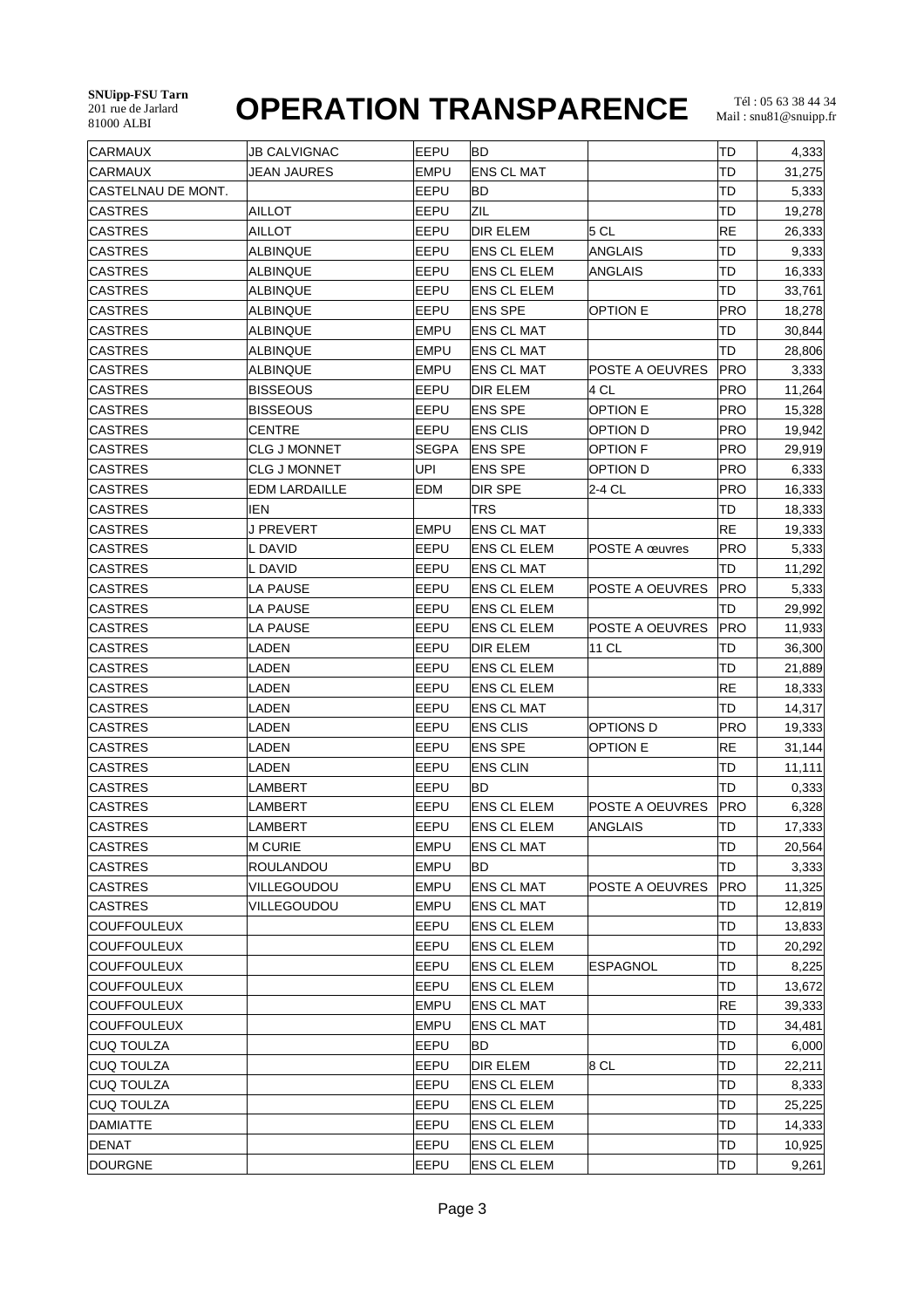| <b>DOURGNE</b>              |                    | EEPU        | <b>ENS CL MAT</b>  |                 | TD        | 10,325         |
|-----------------------------|--------------------|-------------|--------------------|-----------------|-----------|----------------|
| FAUCH                       |                    | EEPU        | <b>ENS CL ELEM</b> | ANGLAIS         | TD        | 12,333         |
| FLORENTIN                   | <b>CHANTERAC</b>   | <b>IME</b>  | <b>ENS SPE</b>     | OPTION D        | PRO       | 7,333          |
| <b>GAILLAC</b>              | CATALANIS          | <b>EMPU</b> | <b>ENS CL MAT</b>  |                 | TD        | 18,833         |
| <b>GAILLAC</b>              | <b>CLG CAMUS</b>   | SEGPA       | <b>ENS SPE</b>     | <b>OPTION F</b> | TD        | 16,128         |
| <b>GAILLAC</b>              | <b>IEN</b>         |             | TRS                |                 | TD        | 9,333          |
| <b>GAILLAC</b>              | L MICHEL           | EEPU        | BD                 |                 | TD        | 26,236         |
| <b>GAILLAC</b>              | L MICHEL           | EEPU        | DIR ELEM           | 9 CL            | TD        | 4,333          |
| <b>GAILLAC</b>              | L MICHEL           | EEPU        | <b>ENS CL ELEM</b> |                 | TD        | 27,250         |
| <b>GAILLAC</b>              | L MICHEL           | EEPU        | <b>ENS CL ELEM</b> |                 | TD        | 27,642         |
| <b>GAILLAC</b>              | L MICHEL           | EEPU        | <b>ENS CL ELEM</b> | POSTE A OEUVRES | PRO       | 7,333          |
| <b>GAILLAC</b>              | L MICHEL           | EEPU        | <b>ENS CL ELEM</b> | ANGLAIS         | TD        | 19,244         |
| <b>GAILLAC</b>              | LA CLAVELLE        | EEPU        | ZIL                |                 | TD        | 11,333         |
| <b>GAILLAC</b>              | LA CLAVELLE        | EEPU        | BD                 |                 | TD        | 5,333          |
| <b>GAILLAC</b>              | LA CLAVELLE        | EEPU        | DECH DIR           |                 | TD        | 12,833         |
| <b>GAILLAC</b>              | LA CLAVELLE        | EEPU        | <b>DIR ELEM</b>    | 16 CL           | RE        | 49,283         |
| <b>GAILLAC</b>              | LA CLAVELLE        | EEPU        | <b>ENS CL ELEM</b> |                 | RE        | 28,333         |
| <b>GAILLAC</b>              | LA CLAVELLE        | EEPU        | <b>ENS CL ELEM</b> | POSTE A OEUVRES | PRO       | 5,331          |
| <b>GAILLAC</b>              | <b>LA CLAVELLE</b> | EEPU        | <b>ENS CL ELEM</b> |                 | TD        | 23,086         |
| <b>GAILLAC</b>              | LA VOULTE          | <b>EMPU</b> | <b>DIR MAT</b>     | 4 CL            | TD        | 10,333         |
| <b>GAILLAC</b>              | <b>LA VOULTE</b>   | <b>EMPU</b> | <b>ENS CL MAT</b>  | POSTE A OEUVRES | PRO       | 3,333          |
| <b>GAILLAC</b>              | LENTAJOU           | <b>EMPU</b> | BD                 |                 | TD        | 10,333         |
| <b>GIROUSSENS</b>           |                    | EEPU        | <b>ENS CL ELEM</b> |                 | TD        | 30,178         |
| <b>GRAULHET</b>             | ALBERTARIE         | EEPU        | DIR ELEM           | 9 CL            | <b>RE</b> | 34,211         |
| GRAULHET                    | ALBERTARIE         | EEPU        | <b>ENS CL ELEM</b> |                 | TD        | 9,331          |
| <b>GRAULHET</b>             | ALBERTARIE         | EEPU        | ENS CL MAT         |                 | RE        | 20,331         |
| <b>GRAULHET</b>             | <b>CRINS</b>       | EEPU        | <b>ENS CL ELEM</b> |                 | TD        | 14,161         |
| <b>GRAULHET</b>             | CRINS              | EEPU        | <b>ENS SPE</b>     | <b>OPTION E</b> | TD        | 18,961         |
| GRAULHET                    | <b>CRINS</b>       | <b>EMPU</b> | <b>ENS CL MAT</b>  |                 | TD        | 13,333         |
| <b>GRAULHET</b>             | <b>EN GACH</b>     | EEPU        | ZIL                |                 | TD        | 3,333          |
| <b>GRAULHET</b>             | <b>GAMBETTA</b>    | EMPU        | <b>ENS CL MAT</b>  |                 | RE        | 21,833         |
| <b>GRAULHET</b>             | <b>GAMBETTA</b>    | <b>EMPU</b> | <b>ENS CL MAT</b>  |                 | TD        | 23,989         |
| GRAULHET                    | V HUGO             | EEPU        | <b>ENS CL ELEM</b> | POSTE A OEUVRES | PRO       | 7,333          |
| <b>LABASTIDE DE LEVIS</b>   |                    | EEPU        | <b>ENS CL ELEM</b> | ANGLAIS         | TD        | 10,333         |
| LABASTIDE GABAUSSE          |                    | EEPU        | <b>ENS CL ELEM</b> |                 | TD        | 12,325         |
| LABASTIDE ROUAIROUX         |                    | EEPU        | DIR ELEM           | 4 CL            | RE        | 22,333         |
| LABASTIDE ROUAIROUX         |                    | EEPU        | <b>ENS CL MAT</b>  |                 | TD        | 6,325          |
| <b>LABASTIDE ST GEORGES</b> |                    | EEPU        | ENS CL ELEM        |                 | TD        | 13,828         |
| <b>LABASTIDE ST GEORGES</b> |                    | EEPU        | <b>ENS CL MAT</b>  |                 | TD        | 12,967         |
|                             |                    | IME         |                    | OPTION D        | PRO       |                |
| LABRUGUIERE                 | <b>P FOURQUET</b>  | IME         | DECH DIR           | OPTION D        | PRO       | 3,333<br>3,333 |
| LABRUGUIERE                 | P FOURQUET         | <b>IME</b>  | ENS SPE            |                 |           |                |
| LABRUGUIERE                 | P FOURQUET         |             | <b>ENS SPE</b>     | OPTION D        | PRO       | 3,333          |
| LABRUGUIERE                 | P FOURQUET         | IME         | <b>ENS SPE</b>     | OPTION D        | PRO       | 13,800         |
| LABRUGUIERE                 | P FOURQUET         | IME         | <b>ENS SPE</b>     | OPTION D        | PRO       | 12,333         |
| LACABAREDE                  |                    | EEPU        | DIR ELEM           | 2 CL            | TD        | 2,331          |
| LACAUNE                     | V HUGO             | EEPU        | ZIL                |                 | TD        | 2,333          |
| LACAUNE                     | V HUGO             | EEPU        | <b>ENS CL ELEM</b> | <b>ANGLAIS</b>  | TD        | 9,308          |
| LACROUZETTE                 | LE SIDOBRE         | EEPU        | DIR ELEM           | 2 CL            | PRO       | 0,333          |
| LAGARDIOLLE                 |                    | EEPU        | <b>ENS CL ELEM</b> |                 | TD        | 5,333          |
| LAGRAVE                     |                    | EEPU        | <b>ENS CL ELEM</b> | POSTE A OEUVRES | PRO       | 9,333          |
| LAVAUR                      | CENTRE             | EEPU        | BD                 |                 | TD        | 8,972          |
| LAVAUR                      | <b>CENTRE</b>      | EEPU        | <b>ENS CL ELEM</b> |                 | TD        | 14,333         |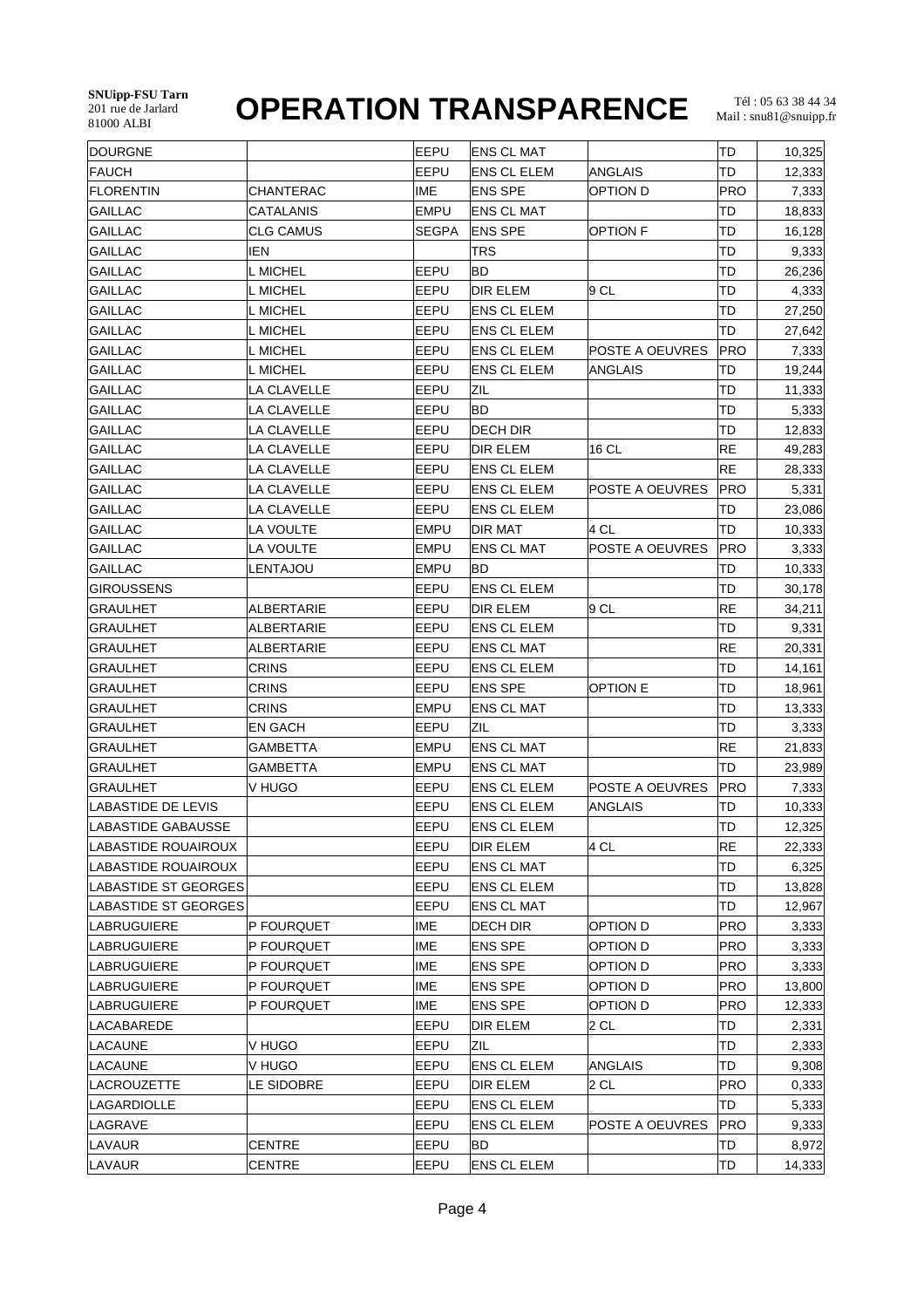**SNUipp-FSU Tarn** 201 rue de Jarlard

## **OPERATION TRANSPARENCE**

| LAVAUR                     | <b>CENTRE</b>        | EEPU         | ZIL                |                 | TD         | 6,333  |
|----------------------------|----------------------|--------------|--------------------|-----------------|------------|--------|
| LAVAUR                     | <b>CENTRE</b>        | <b>EMPU</b>  | <b>ENS CL MAT</b>  |                 | TD         | 25,761 |
| LAVAUR                     | <b>CENTRE</b>        | <b>EMPU</b>  | ENS CL MAT         |                 | TD         | 15,619 |
| LAVAUR                     | CLAUZADES            | EEPU         | ENS CL ELEM        |                 | TD         | 22,167 |
| LAVAUR                     | <b>CLG CLAUZADES</b> | SEGPA        | <b>ENS SPE</b>     | <b>OPTION F</b> | TD         | 4,333  |
| LAVAUR                     | <b>CLG CLAUZADES</b> | <b>SEGPA</b> | <b>ENS SPE</b>     | <b>OPTION F</b> | PRO        | 10,333 |
| LAVAUR                     | <b>CLG CLAUZADES</b> | SEGPA        | <b>ENS SPE</b>     | OPTION F        | PRO        | 5,328  |
| LAVAUR                     | <b>EPM</b>           | EPM          | <b>ENS SPE</b>     |                 | TD         | 16,333 |
| LAVAUR                     | <b>PIGNE</b>         | EEPU         | <b>ENS CL ELEM</b> |                 | TD         | 16,333 |
| LAVAUR                     | <b>PIGNE</b>         | EEPU         | ZIL                |                 | TD         | 16,728 |
| LAVAUR                     | <b>PIGNE</b>         | EMPU         | <b>ENS CL MAT</b>  |                 | TD         | 15,833 |
| LAVAUR                     | <b>PIGNE</b>         | EMPU         | ZIL                |                 | TD         | 15,056 |
| LE SEQUESTRE               |                      | EEPU         | <b>BD</b>          |                 | TD         | 5,083  |
| LE SEQUESTRE               |                      | EEPU         | <b>ENS CL ELEM</b> | ANGLAIS         | TD         | 22,161 |
| LEMPAUT                    |                      | EEPU         | <b>ENS CL ELEM</b> |                 | TD         | 10,333 |
| LEMPAUT                    |                      | EEPU         | <b>ENS CL ELEM</b> |                 | TD         | 13,333 |
| LESCURE D'ALBIGEOIS        | G SAND               | EEPU         | DIR ELEM           | 8 CL            | TD         | 9,333  |
| <b>LESCURE D'ALBIGEOIS</b> | P KERGOMARD          | EMPU         | <b>ENS CL MAT</b>  |                 | TD         | 19,694 |
| LISLE SUR TARN             | LAPEYRIERE           | EEPU         | DIR CL UNIQUE      |                 | TD         | 6,919  |
| <b>LISLE SUR TARN</b>      |                      | EEPU         | <b>ENS CL ELEM</b> | ANGLAIS         | TD         | 11,333 |
| LISLE SUR TARN             |                      | EEPU         | <b>ENS CL ELEM</b> |                 | RE         | 30,333 |
| <b>LISLE SUR TARN</b>      |                      | EEPU         | <b>ENS CLIS</b>    | OPTION D        | <b>PRO</b> | 17,833 |
| <b>LISLE SUR TARN</b>      |                      | EEPU         | <b>ENS SPE</b>     | <b>OPTION E</b> | TD         | 22,206 |
| LISLE SUR TARN             |                      | EEPU         | <b>PSY</b>         |                 | TD         | 24,239 |
| LISLE SUR TARN             |                      | <b>EMPU</b>  | ENS CL MAT         |                 | TD         | 39,381 |
| LISLE SUR TARN             |                      | EMPU         | <b>ENS CL MAT</b>  |                 | TD         | 30,100 |
| ∣LOMBERS                   |                      | EEPU         | BD                 |                 | TD         | 4,333  |
| ∣LOMBERS                   |                      | EEPU         | <b>ENS CL ELEM</b> |                 | RE         | 26,333 |
| LOMBERS                    |                      | EEPU         | <b>ENS CL MAT</b>  |                 | TD         | 13,333 |
| LUGAN                      |                      | EEPU         | <b>ENS CL ELEM</b> |                 | TD         | 11,292 |
| MARSSAC SUR TARN           |                      | EEPU         | BD                 |                 | TD         | 4,981  |
| MAZAMET                    | CLG JL ETIENNE       | SEGPA        | ENS SPE            | <b>OPTION F</b> | PRO        | 9,833  |
| <b>MAZAMET</b>             | CLG JL ETIENNE       | <b>UPI</b>   | <b>ENS SPE</b>     | OPTION D        | PRO        | 7,333  |
| <b>MAZAMET</b>             | <b>IEN</b>           |              | TRS                |                 | RE         | 19,333 |
| <b>MAZAMET</b>             | <b>IEN</b>           |              | TRS                |                 | TD         | 7,333  |
| <b>MAZAMET</b>             | LA LAUZE             | EEPU         | BD                 |                 | TD         | 3,106  |
| <b>MAZAMET</b>             | LA LAUZE             | EEPU         | <b>ENS CL ELEM</b> |                 | TD         | 12,333 |
| <b>MAZAMET</b>             | LA LAUZE             | EEPU         | <b>ENS CLIS</b>    | OPTION D        | PRO        | 6,333  |
| <b>MAZAMET</b>             | LA LAUZE             | EEPU         | <b>ENS SPE</b>     | OPTION E        | PRO        | 3,333  |
| MIRANDOL BOURG.            |                      | EEPU         | ZIL                |                 | TD         | 34,300 |
| <b>MONESTIES</b>           |                      | EEPU         | <b>ENS CL ELEM</b> |                 | TD         | 8,000  |
| MONTANS                    |                      | EEPU         | <b>ENS CL ELEM</b> | POSTE A OEUVRES | PRO        | 5,333  |
| MONTDRAGON                 |                      | EEPU         | <b>ENS CL ELEM</b> |                 | TD         | 12,158 |
| MONTREDON LAB.             |                      | EEPU         | <b>ENS CL ELEM</b> | ANGLAIS         | TD         | 2,833  |
| <b>NAVES</b>               |                      | EEPU         | <b>ENS CL ELEM</b> | POSTE A OEUVRES | PRO        | 19,833 |
| NOAILHAC                   |                      | EEPU         | BD                 |                 | TD         | 0,333  |
| <b>ORBAN</b>               |                      | EEPU         | ENS CL ELEM        |                 | TD         | 15,325 |
| PALLEVILLE                 |                      | EEPU         | <b>ENS CL ELEM</b> |                 | TD         | 9,333  |
| PARISOT                    |                      | EEPU         | BD                 |                 | TD         | 2,333  |
| PARISOT                    |                      | EEPU         | <b>DIR ELEM</b>    | 6 CL            | TD         | 19,328 |
| PARISOT                    |                      | EEPU         | <b>ENS CL ELEM</b> | ANGLAIS         | TD         | 23,731 |
| <b>PAYRIN AUGMONTEL</b>    |                      | EEPU         | <b>ENS CL ELEM</b> | POSTE A OEUVRES | PRO        | 3,097  |
|                            |                      |              |                    |                 |            |        |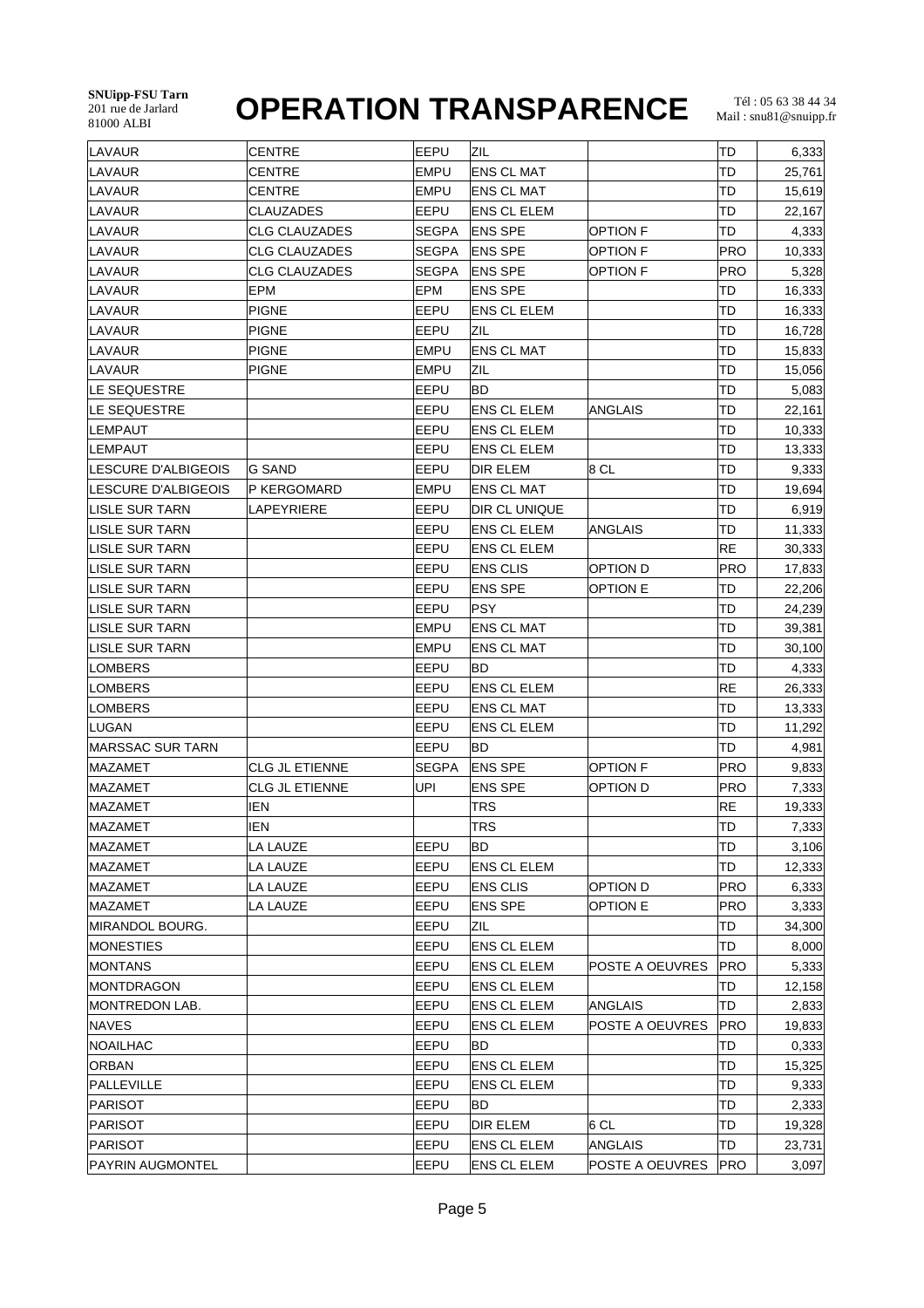| PUYCELSI                        |                   | EEPU        | <b>DIR ELEM</b>    | $2$ CL          | <b>PRO</b> | 9,333  |
|---------------------------------|-------------------|-------------|--------------------|-----------------|------------|--------|
| <b>PUYGOUZON</b>                |                   | EEPU        | ENS CL ELEM        | POSTE A OEUVRES | PRO        | 7,833  |
| <b>PUYGOUZON</b>                |                   | EEPU        | <b>ENS CL ELEM</b> | OCCITAN         | TD         | 10,333 |
| PUYGOUZON                       |                   | EEPU        | <b>ENS CL MAT</b>  |                 | TD         | 19,333 |
| <b>PUYGOUZON</b>                |                   | EEPU        | ENS CL MAT         |                 | TD         | 13,089 |
| <b>PUYLAURENS</b>               |                   | EEPU        | <b>PSY</b>         |                 | TD         | 8,969  |
| <b>RABASTENS</b>                | LAS PEYRAS        | EEPU        | DECH DIR           |                 | TD         | 12,142 |
| <b>RABASTENS</b>                | LAS PEYRAS        | EEPU        | <b>DIR ELEM</b>    | 18 CL           | <b>RE</b>  | 31,333 |
| <b>RABASTENS</b>                | LAS PEYRAS        | EEPU        | <b>ENS CL ELEM</b> |                 | TD         | 11,317 |
| RABASTENS                       | LAS PEYRAS        | EEPU        | ENS CL ELEM        | ALLEMAND        | TD         | 10,333 |
| <b>RABASTENS</b>                | LAS PEYRAS        | EEPU        | <b>ENS CL MAT</b>  |                 | TD         | 13,778 |
| <b>RABASTENS</b>                | LAS PEYRAS        | EEPU        | <b>ENS CL MAT</b>  |                 | <b>RE</b>  | 22,333 |
| <b>REALMONT</b>                 |                   | EEPU        | BD                 |                 | TD         | 3,333  |
| <b>REALMONT</b>                 |                   | EEPU        | <b>ENS CL ELEM</b> |                 | TD         | 14,333 |
| <b>REALMONT</b>                 |                   | EEPU        | <b>ENS CL ELEM</b> |                 | TD         | 9,333  |
| <b>REALMONT</b>                 |                   | EEPU        | ZIL                |                 | TD         | 11,333 |
| <b>REALMONT</b>                 |                   | <b>EMPU</b> | <b>ENS CL MAT</b>  | POSTE A OEUVRES | PRO        | 10,278 |
| <b>ROSIERES</b>                 |                   | EEPU        | DIR ELEM           | 3 CL            | TD         | 11,333 |
| <b>ROUFFIAC</b>                 |                   | EEPU        | <b>ENS CL ELEM</b> | <b>ANGLAIS</b>  | TD         | 8,333  |
| <b>SAIX</b>                     |                   | EEPU        | <b>ENS CL MAT</b>  |                 | TD         | 15,333 |
| <b>SALIES</b>                   |                   | EEPU        | DIR ELEM           | 4 CL            | TD         | 3,333  |
| <b>SALIES</b>                   |                   | EEPU        | <b>ENS CL ELEM</b> | ANGLAIS         | TD         | 13,833 |
| <b>SALLES</b>                   |                   | EEPU        | DIR CL UNIQUE      |                 | <b>RE</b>  | 17,333 |
| SALVAGNAC                       |                   | EEPU        | <b>ANIM RER</b>    |                 | TD         | 21,056 |
| SERENAC                         |                   | EEPU        | <b>ENS CL ELEM</b> |                 | TD         | 8,333  |
| <b>SERVIES</b>                  |                   | EEPU        | DIR ELEM           | 2 CL            | TD         | 2,333  |
| <b>SOREZE</b>                   |                   | EEPU        | <b>ENS CL ELEM</b> |                 | TD         | 13,333 |
| SOUAL                           |                   | EEPU        | BD                 |                 | TD         | 4,950  |
| ST BENOIT DE CARMAUX FONTGRANDE |                   | EEPU        | ENS CL ELEM        |                 | TD         | 9,333  |
| ST BENOIT DE CARMAUX FONTGRANDE |                   | EEPU        | <b>PSY</b>         |                 | PRO        | 29,244 |
| <b>ST JUERY</b>                 | <b>M CURIE</b>    | EEPU        | <b>ENS CLIS</b>    | <b>OPTION D</b> | TD         | 11,061 |
| <b>ST JUERY</b>                 | <b>R ROUQUIER</b> | EEPU        | <b>DIR ELEM</b>    | 8 CL            | <b>RE</b>  | 28,333 |
| <b>ST JUERY</b>                 | <b>R ROUQUIER</b> | EEPU        | <b>ENS CL MAT</b>  |                 | TD         | 22,633 |
| <b>ST JUERY</b>                 | R ROUQUIER        | EEPU        | <b>ENS CL MAT</b>  | POSTE A OEUVRES | <b>PRO</b> | 3,333  |
| ST PAUL CAP DE JOUX             |                   | EEPU        | ENS CL ELEM        |                 | TD         | 16,283 |
| <b>ST PIERRE DE TRIVISY</b>     |                   | EEPU        | DIR ELEM           | 3 CL            | TD         | 4,847  |
| <b>ST SULPICE</b>               | H MATISSE         | EEPU        | BD                 |                 | TD         | 5,333  |
| <b>ST SULPICE</b>               | H MATISSE         | EEPU        | <b>ENS CL ELEM</b> | ANGLAIS         | TD         | 10,333 |
| <b>ST SULPICE</b>               | <b>H MATISSE</b>  | EEPU        | <b>ENS CL ELEM</b> |                 | TD         | 9,872  |
| <b>ST SULPICE</b>               | H MATISSE         | EEPU        | <b>ENS CL ELEM</b> |                 | TD         | 9,983  |
| <b>ST SULPICE</b>               | H MATISSE         | EEPU        | <b>ENS CL ELEM</b> |                 | TD         | 10,817 |
| <b>ST SULPICE</b>               | L PAULIN          | EEPU        | BD                 |                 | TD         | 8,319  |
| <b>ST SULPICE</b>               | L PAULIN          | EEPU        | DECH DIR           |                 | TD         | 12,333 |
| <b>ST SULPICE</b>               | L PAULIN          | EEPU        | <b>ENS CL ELEM</b> |                 | TD         | 11,333 |
| <b>ST SULPICE</b>               | L PAULIN          | EEPU        | <b>ENS CL ELEM</b> |                 | TD         | 10,333 |
| <b>ST SULPICE</b>               | L PAULIN          | EEPU        | <b>ENS CL ELEM</b> |                 | TD         | 10,064 |
| <b>ST SULPICE</b>               | L PAULIN          | EEPU        | <b>ENS CL MAT</b>  |                 | TD         | 11,333 |
| <b>ST SULPICE</b>               | <b>M PAGNOL</b>   | EEPU        | BD                 |                 | TD         | 7,333  |
| <b>ST SULPICE</b>               | <b>M PAGNOL</b>   | EEPU        | <b>ENS SPE</b>     | <b>OPTION G</b> | TD         | 36,839 |
| <b>ST SULPICE</b>               | <b>M PAGNOL</b>   | EEPU        | <b>ENS SPE</b>     | <b>OPTION E</b> | <b>PRO</b> | 4,322  |
| <b>STE CROIX</b>                |                   | EEPU        | ENS CL ELEM        | ANGLAIS         | TD         | 8,333  |
| <b>TAURIAC</b>                  |                   | <b>EEPU</b> | DIR ELEM           | $2$ CL          | PRO        | 5,333  |
|                                 |                   |             |                    |                 |            |        |